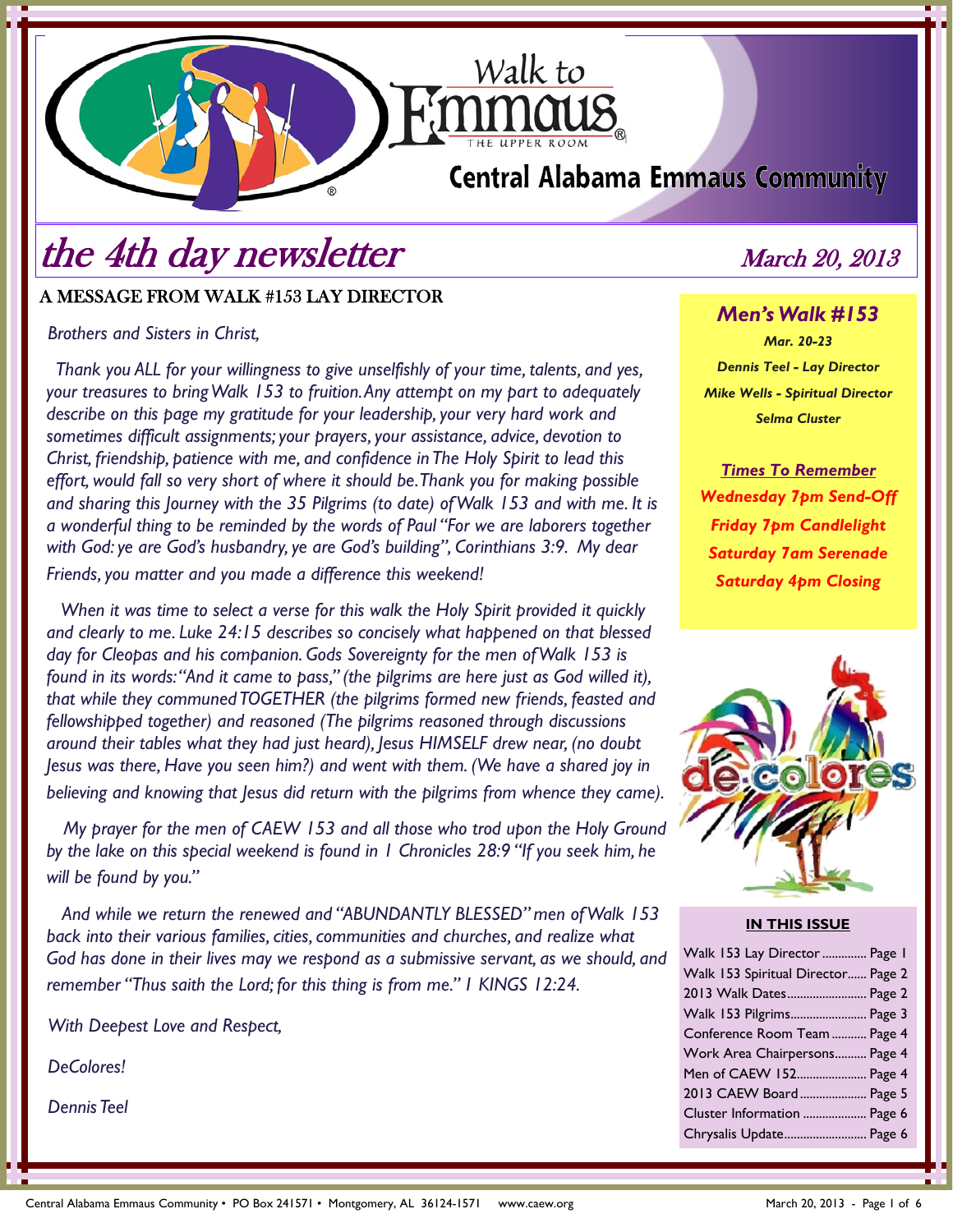## A MESSAGE FROM WALK #153 SPIRITUAL DIRECTOR

 Have you ever heard anyone talk about March winds? When I was growing up we used to make homemade kites out of sticks and paper to see who could fly theirs the highest. I don't know if there is any scientific evidence that indicates that the wind blows any harder in March than any other month.

 When I think about strong winds blowing I think about the Book of Acts. Jesus told His disciple, "You shall receive power when the Holy Spirit has come upon you; and you shall be my witnesses to me in Jerusalem, and in Judea and Samaria, and to the end of the earth." But look what happened in Acts 2: 1 as they were all gathered in the upper room, "And suddenly there came a sound from heaven, as a rushing mighty wind, and it filled the whole house where they were sitting."

That's what I am praying will happen on Walk 153. I pray that God's Holy Spirit will blow mightily and when we all leave that Saturday afternoon, we will all leave knowing that we have been in God's presence. We will leave Walk 153, empowered by the Holy Spirit to be His witnesses where ever we are and whatever we are doing.

Pray with me for the pilgrims, and the conference room team, as well as all who are working in the background, that Walk 153 will be the BEST WALK EVER. Pray that the Holy Spirit will blow in everyone gathered as a rushing mighty wind.

I can't wait for the March winds to blow.

DeColores,

Mike Wells

### Sign Up For Emmaus Prayer Vigils To sign up for a prayer vigil for Emmaus Walks

locally and around the world go to: **http://www.3dayol.org**

> click on the walk number on the schedule and look for sign up information.

## Community Prayer Requests **http://www.caew.org**

### 2013 Walk Dates to Remember

Women's Walk #154 Apr. 17-20 Lorri Schoonover - Lay Director East Alabama Cluster

> Walk #155 May 15-18 Greg Fields—Lay Director Prattville Cluster

 Walk #156 Aug. 21-24 Jimmy Aulner—Lay Director Valley Cluster

Walk #157 Sept. 25-28 Betty Jo Landrum—Lay Director Lake Martin Cluster

Walk #158 Oct 23-26 Donna Wells—Lay Director Elmore Cluster

For additional Emmaus and Chrysalis information and updates, periodically refer

to our website at **www.caew.org** Remember, God equips & gives you the means & strength you need to serve, and bring others to Christ.

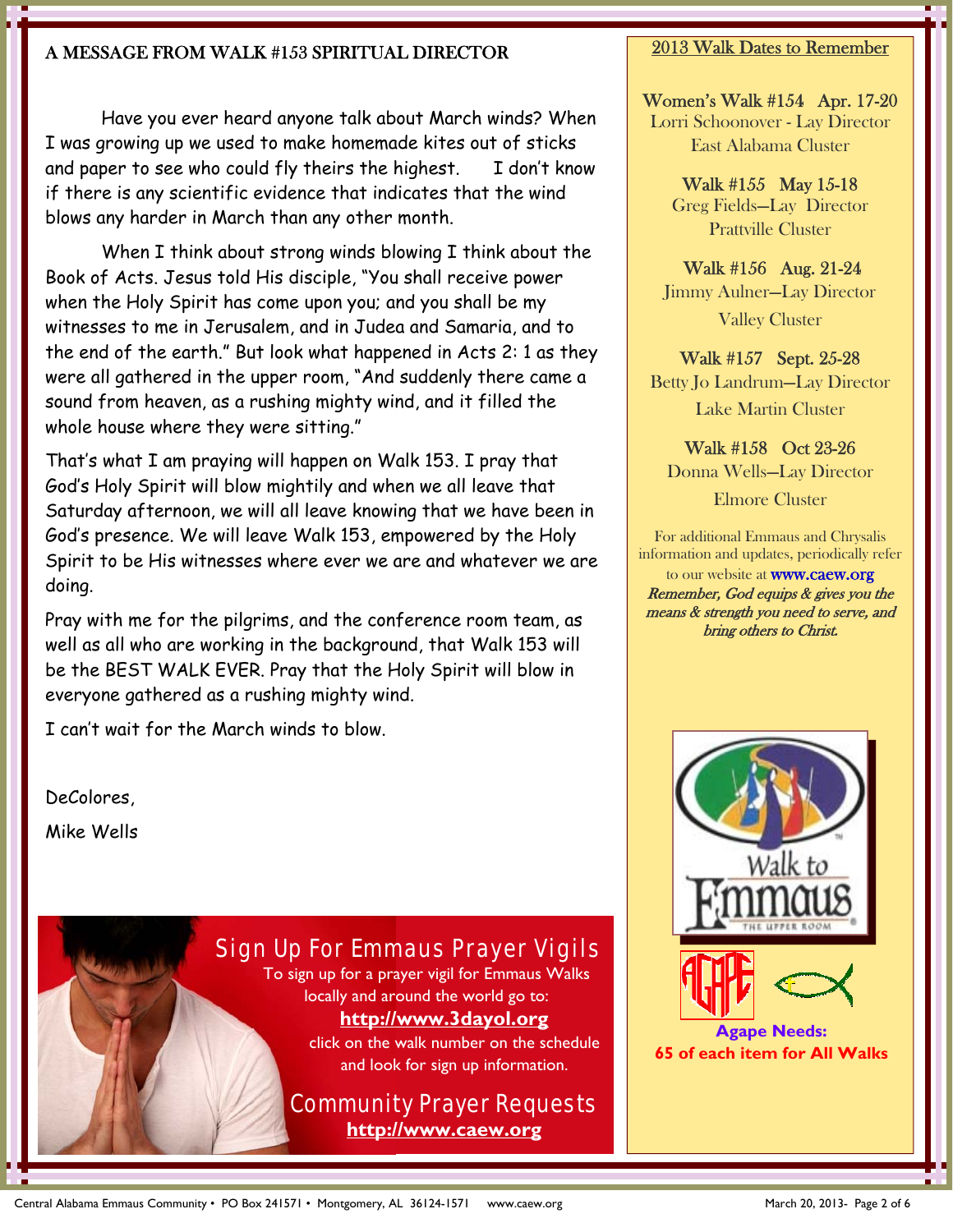# Pilgrims of Women's Walk #153

|                      | <b>PILGRIMS</b>      | <b>CITY</b> | <b>CHURCH</b>                       | <b>ST</b> | <b>SPONSOR(S)</b>        |
|----------------------|----------------------|-------------|-------------------------------------|-----------|--------------------------|
|                      | <b>Rick</b> Barrett  | Selma       | <b>Living Waters</b>                | AL        | Kevin & Connie Parr      |
| Michael Booker       |                      | Alex City   | <b>First United Methodist</b>       | AL        | David Hand               |
| $\text{Alan}$ Byrd   |                      | Greenville  | <b>Antioch East Baptist</b>         | AL        | Brad & Kathy Jones       |
|                      | <b>Mike</b> Earnest  | Greenville  | <b>Antioch East Baptist</b>         | AL        | Brad/Kathy Jones         |
| <b>Dwain</b> Ellis   |                      | Wetumpka    | Frazer UMC                          | AL        | Randall <sub>Culp</sub>  |
|                      | <b>Greg</b> Faulkner | Pike Road   | Frazer UMC                          | AL        | RandallCulp              |
|                      | ChrisGibson          | Montgomery  | <b>Frazer UMC</b>                   | AL        | Sam Fisher               |
|                      | Roy Gomes            | Selma       | <b>Cross Point</b>                  | AL        | Sreve & MickieLane       |
| Corey Griggs         |                      | Montgomery  | <b>Frazer UMC</b>                   | AL        | <b>Charles</b> Hall      |
|                      | David Hamilton       | Selma       | Crosspoint                          | AL        | MikeCutter               |
| Marrell Hartley      |                      | Opelika     | First UMC Opelika                   | AL        | Laura Hartley            |
| Fletcher Haynie      |                      | Eclectic    | <b>Eclectic First Baptist</b>       | AL        | Charlotte & Dru Mattox   |
| Tommy Holt           |                      | Montgomery  | St. James UMC                       | AL        | Chuck Parkinson          |
| Michael House        |                      | Selma       | <b>Crosspoint Christian</b>         | AL        | Steve & MickieLane       |
| <b>Carey</b> Jarrett |                      | Montgomery  | <b>Eastmont Baptist</b>             | AL        | <b>Don</b> Messick       |
|                      | TimJewell            | Montgomery  | Dalradia Baptist                    | AL        | Jeremiah Jewell          |
| <b>Rich</b> Kivett   |                      | Montgomery  | Frazer UMC                          | AL        | Rick Holston             |
| <b>Billy</b> Love    |                      | Montgomery  | <b>Eastmont Baptist</b>             | <b>AL</b> | Deborah Messick          |
|                      | Frank Nochumson      | Opelika     | First UMC Opelika                   | AL        | Eric Canada              |
| <b>Darryl</b> Otto   |                      | Wetumpka    | Deatsville Baptist                  | AL        | William Talbot           |
| <b>Jimmy</b> Peters  |                      | Auburn      |                                     | AL        | <b>Christopher</b> Ranew |
|                      | <b>Billy</b> Pollard | Montgomery  | <b>Eastmont Baptist</b>             | AL        | Deborah Messick          |
|                      | Charles Prochazka    | Prattville  | <b>Trinity UMC</b>                  | AL        | John Courson             |
|                      | Ray Pruett           | Pike Road   | St. James UMC                       | <b>AL</b> | Darrell Pearson          |
| Clarence Redrick     |                      | Wetumpka    | <b>St. James Baptist</b>            | AL        | Naneita Redrick          |
| Rob Rich             |                      | Auburn      | Auburm UMC                          | AL        | Jason Washburn           |
| Jerome Rowe          |                      | Auburn      | Connerstone UMC                     | AL        | Jason & Ashley Belcher   |
| <b>Clint</b> Sides   |                      | Rockford    | <b>Eastmont Baptist</b>             | AL        | Jeremiah Jewell          |
|                      | TrippSkipper         | Auburn      | <b>Wadley First Baptist</b>         | AL        | <b>Tommy</b> Cummings    |
| <b>Reid</b> Smith    |                      | Prattville  | <b>RSUMC</b>                        | AL        | <b>Larry</b> Evans       |
|                      | <b>Mike</b> Stanley  | Prattville  | <b>Trinity UMC</b>                  | AL        | Ed Reschke               |
| Henry Tellis         |                      | Montgomery  |                                     | AL        | Sam Fisher               |
|                      | Jerry Thomas         | Montgomery  | <b>Eastmont Baptist</b>             | AL        | <b>Don</b> Messick       |
|                      | David Trautsch       | Marion      | <b>Cross Point Christian Church</b> | <b>AL</b> | <b>Glenn</b> Miles       |
|                      | Earl Trumbo          | Greenville  | <b>Antioch East Baptist</b>         | AL        | DiannTrumbo              |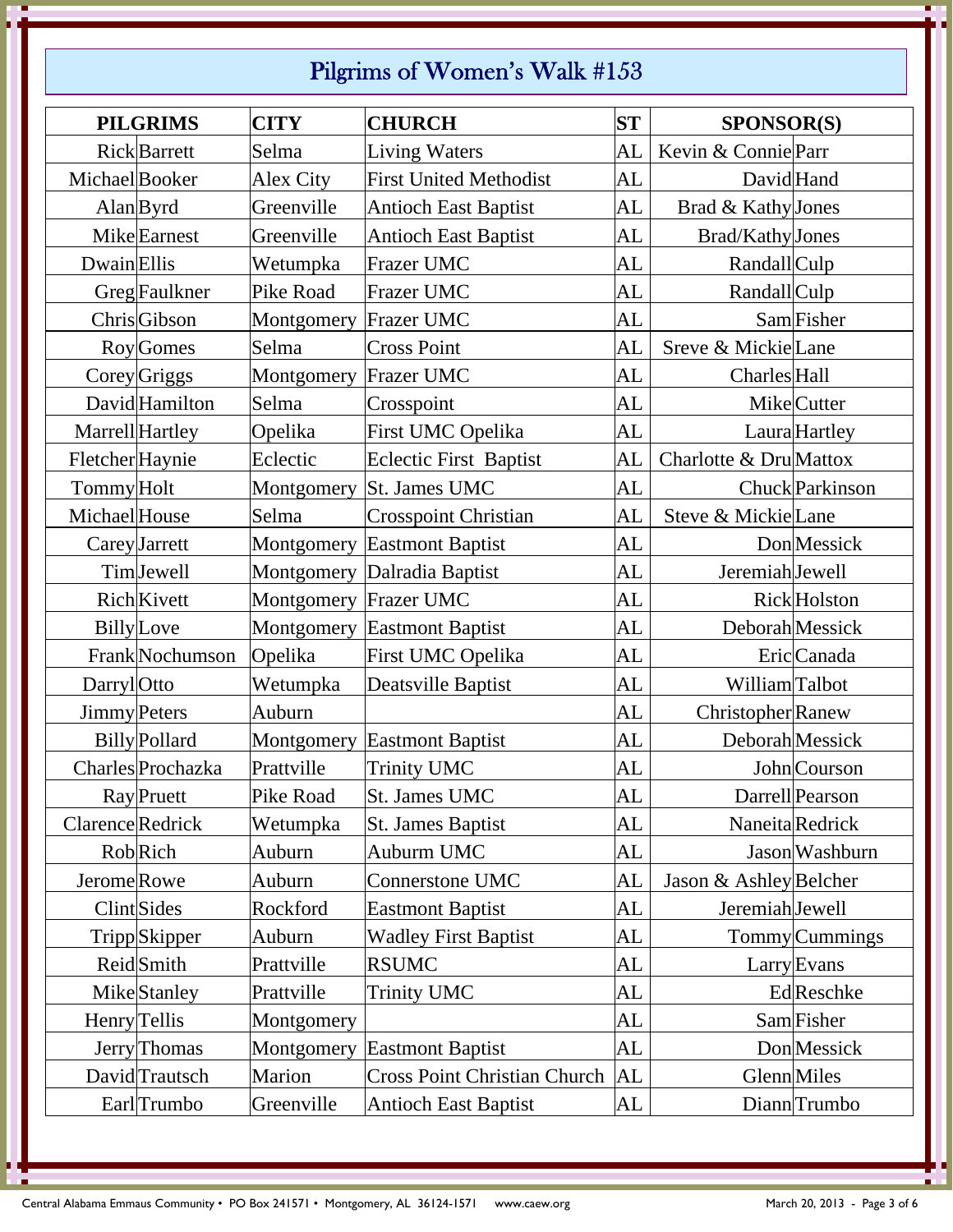# Conference Room - Men's Walk #153  $\vert \vert$  Work Areas - Men's Walk #153

| Lay Director                                         | <b>Dennis Teel</b>                          | <b>SUPPORT AREA</b>               |      |
|------------------------------------------------------|---------------------------------------------|-----------------------------------|------|
| <b>Assistant Lay Directors</b>                       | <b>Eric Canada</b>                          | <b>AGAPE</b>                      | Mi   |
|                                                      | <b>Ford Laumer</b>                          | <b>BEDTAGS</b>                    |      |
|                                                      | Dave Schoonover                             | <b>BOOK COVERS / BAGS</b>         |      |
|                                                      | <b>Duane Skarecky</b>                       | <b>BOOK TABLE</b>                 |      |
| <b>Spiritual Director</b>                            | <b>Rev. Mike Wells</b>                      |                                   |      |
| <b>Assistant Spiritual Directors Rev. Steve Kopp</b> | Rev. Bob Bachant                            | <b>CANDLELIGHT</b>                |      |
|                                                      |                                             | <b>ENTERTAINMENT</b>              |      |
|                                                      | Rev. David Waldrop<br><b>Rev. Tim Davis</b> | <b>FOOD PREP</b>                  | Gir  |
| <b>Music</b>                                         | <b>Phillip McWhorter</b>                    | <b>FRIDAY NIGHT PARTY</b>         |      |
|                                                      | <b>Bert Beers</b>                           | <b>GREETERS</b>                   | J    |
| Media                                                | <b>Rob Stanford</b>                         | <b>HOUSING &amp; REGISTRATION</b> |      |
| <b>Table Leaders</b>                                 | <b>Richard Newton</b>                       |                                   |      |
|                                                      | <b>Jason Washburn</b>                       | <b>LOGISTICS</b>                  | Dw   |
|                                                      | <b>Stanley Sherrer</b>                      | <b>MEAL SERVICE</b>               | S    |
|                                                      | <b>Steve Pemberton</b>                      | <b>NAME TAGS</b>                  |      |
|                                                      | <b>Jack Ziadah</b>                          | <b>NEWSLETTER</b>                 |      |
|                                                      | <b>Tony Wilkerson</b>                       | <b>PHOTOGRAPHY</b>                |      |
| <b>Assistant Table Leaders</b>                       | <b>Charlie Goldman</b>                      | <b>REFRESHMENTS</b>               |      |
|                                                      | <b>Skipper Ellis</b>                        |                                   |      |
|                                                      | <b>Cole McInnis</b>                         | <b>SERENADE</b>                   | L    |
|                                                      | <b>John Biblis</b>                          | <b>SPEAKERS' PRAYER CHAPEL</b>    | Emil |
|                                                      | <b>Bruce Shelton</b>                        | <b>SPONSORS' HOUR</b>             | J    |
|                                                      | <b>Sammy Teel</b>                           |                                   |      |
| Board Rep.                                           | <b>Frank Talbot</b>                         | <b>72 HOUR PRAYER VIGIL</b>       |      |
|                                                      |                                             |                                   |      |

| <b>SUPPORT AREA</b>               | <b>CHAIRPERSON</b>                |
|-----------------------------------|-----------------------------------|
| AGAPE                             | Mickie Lane, Megan Henderson      |
| <b>BEDTAGS</b>                    | Lynnie Kopp                       |
| <b>BOOK COVERS / BAGS</b>         | Lorri Schoonover                  |
| <b>BOOK TABLE</b>                 | Marc Baugh, Andy Kinman           |
| <b>CANDLELIGHT</b>                | Belinda Doyle                     |
| ENTERTAINMENT                     | <b>Brad Jones</b>                 |
| <b>FOOD PREP</b>                  | Ginger & Travis Lee, Bob Money    |
| FRIDAY NIGHT PARTY                | Glen & Elaine Kinard              |
| <b>GREETERS</b>                   | Jamie Brown & Diane Stover        |
| <b>HOUSING &amp; REGISTRATION</b> | Kay Walters                       |
| LOGISTICS                         | Dwayne Johnson, Lanny Johnson     |
| <b>MEAL SERVICE</b>               | Sharon Truman, Rita Carswell      |
| <b>NAME TAGS</b>                  | Charlotte Mattox                  |
| <b>NEWSLETTER</b>                 | Sherry Watkins                    |
| PHOTOGRAPHY                       | Amy Brandon, Rita Harmon          |
| <b>REFRESHMENTS</b>               | Kent & Sherry Taylor              |
| SERENADE                          | Lynnie Kopp, Melanie Wright       |
| SPEAKERS' PRAYER CHAPEL           | Emily Gentry, Jane & Jim Ferguson |
| <b>SPONSORS' HOUR</b>             | Jamie Brown, Ashley Belcher       |
| <b>72 HOUR PRAYER VIGIL</b>       | Jamie Brown                       |
| WORSHIP                           | Amanda Latham                     |

Welcome To The Women of Walk #152

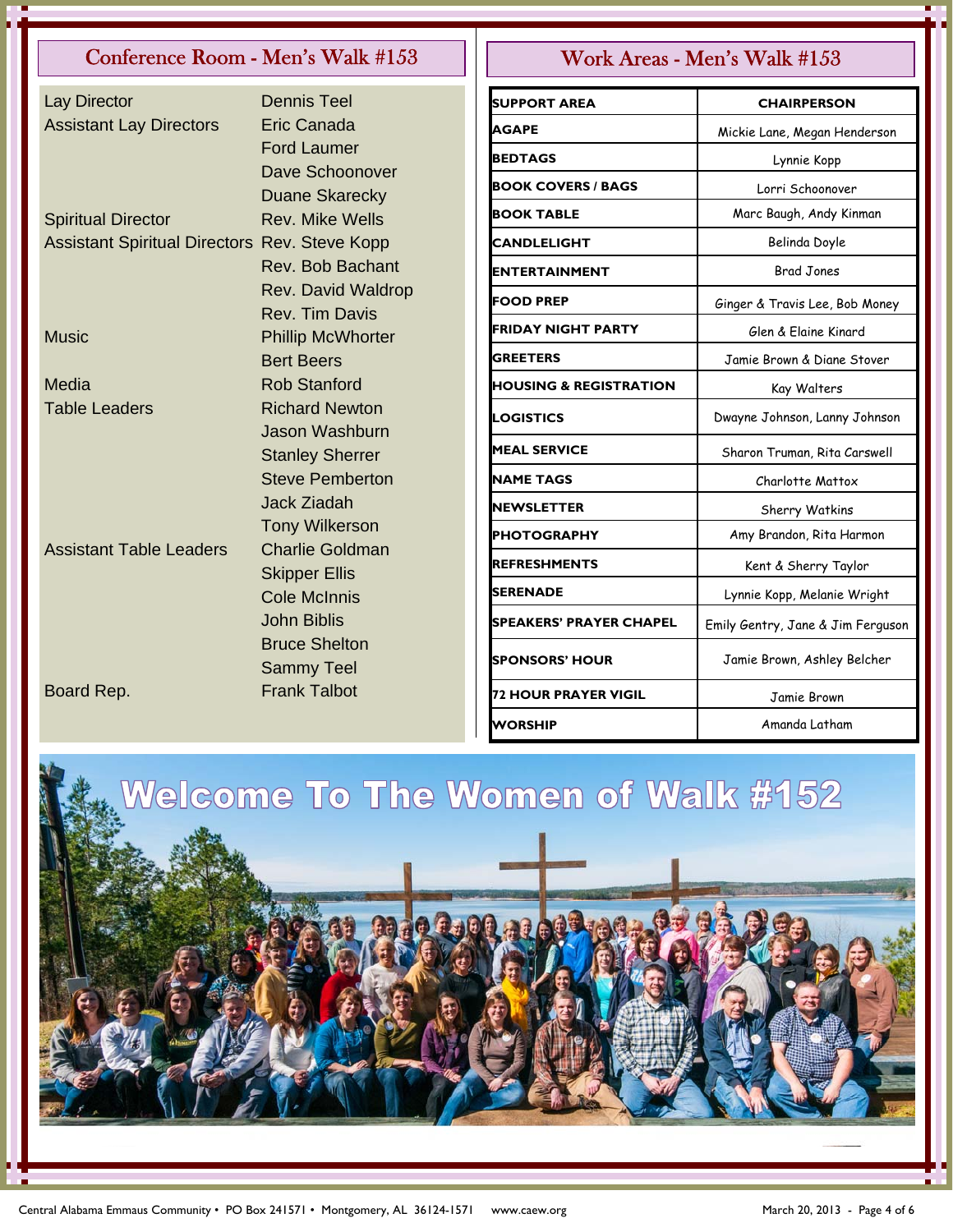

**In Case Of Emergency Camp Alamisco 256-825-9482**

**LOST YOUR BADGE? Contact Charlotte Mattox at abcdmattox@hotmail.com The cost to replace a lost badge is \$2.** 



### **NEWSLETTER EDITOR**

**Sherry Watkins, 334-320-7486 Sherry@Go2REassistant.com**  *(Be sure to put CAEW in the subject line)* **\*\*\*Please send articles, updates, cluster & reunion group photos and information to share with the Emmaus community.**

### Address, contact phone, or email changes?

Help keep your information updated. Go to

# www.CAEW.org

If you don't have email or computer access, call anyone in the Community to assist you with any update needed to your current address, phone or other information.

| <b>Emmaus Work</b><br>Area             | 2013 Community<br><b>Board Representative</b> |
|----------------------------------------|-----------------------------------------------|
| 72 Hour Prayer Vigil                   | <b>Wendy Rajan</b>                            |
| Agape                                  | Lynnie Kopp                                   |
| <b>Book Table</b>                      | Pat Barnt                                     |
| Candlelight                            | <b>Cindy Clem</b>                             |
| <b>Food Preparation</b>                | <b>Robert Turner</b>                          |
| <b>Friday Night Party</b>              | <b>Glenn Kinard</b>                           |
| <b>Greeters</b>                        | <b>Gene Ann Mullins</b>                       |
| Housing and Registration               | <b>Kay Walters</b>                            |
| Logistics                              | Danny Sanford                                 |
| <b>Meal Service</b>                    | <b>Rita Carswell</b>                          |
| Music & Media                          | Lorri Schoonover                              |
| Photography                            | <b>Sharon Truman</b>                          |
| <b>Refreshments</b>                    | <b>Kathy Richardson</b>                       |
| Training                               | <b>Terri Sasser</b>                           |
| Serenade                               | <b>Truman Hornsby</b>                         |
| <b>Speaker's Prayer Chapel</b>         | <b>Wendy Rajan</b>                            |
| Sponsor's Hour                         | <b>Kay Morris</b>                             |
| <b>Supplies</b>                        | <b>Mack Lovelady</b>                          |
| Worship                                | Don Ingram                                    |
| Registrar - Men's                      | Jim Snyder                                    |
| Registrar - Women's                    | Lynn "Mo" Moseley                             |
| Name Badge Coordinator                 | <b>Charlotte Mattox</b>                       |
| <b>Community Website Coordinator</b>   | <b>Allen Brewer</b>                           |
| <b>Community Newsletter</b>            | <b>Sherry Watkins</b>                         |
| <b>Community Spiritual Director</b>    | <b>Neil Epler</b>                             |
| <b>Community Lay Director</b>          | Don Ingram                                    |
| <b>Community ALD</b>                   | <b>Rita Carswell</b>                          |
| <b>Community Treasurer</b>             | <b>Michelle Granberry</b>                     |
| <b>Community Secretary</b>             | <b>Sharon Truman</b>                          |
| <b>Communications Coordinator</b>      | <b>Pat Barnt</b>                              |
| <b>Community ASDs</b>                  | Dru Mattox, Mike Wells                        |
|                                        | & David Waldrop                               |
| <b>Chrysalis Committee Chairperson</b> | <b>Steve Blair</b>                            |